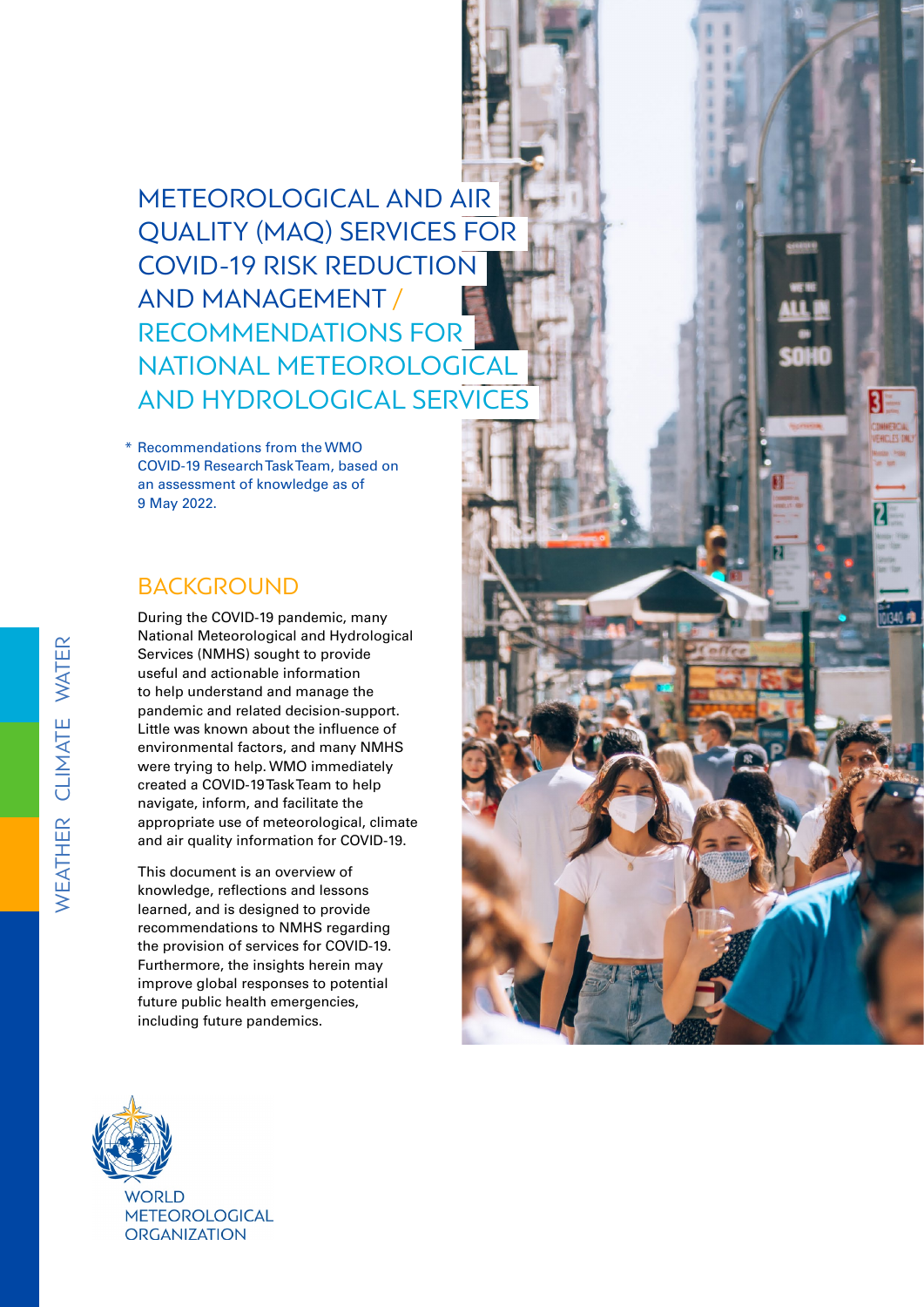### SCIENTIFIC KNOWLEDGE

- Scientific progress has been made towards identifying the influence of meteorological and air quality (MAQ) on SARS-CoV-2 transmission and COVID-19 severity, although there remains much uncertainty.
- Initial efforts were hampered by the lack of global infrastructure, tools and open, free and publicly available data (e.g. health, environmental, MAQ) for real-time sharing, at relevant temporal and spatial scales.
- Geographic disparity in resources and data accessibility highlighted the inequality of information available to tackle the pandemic.
- Observed variability in SARS-CoV-2 transmission and COVID-19 severity is dominated by factors other than MAQ, including vaccine coverage, new variants, government interventions and personal protection measures and behaviours. Disentangling the relative roles of these factors from effects of MAQ, in controlling the COVID-19 transmission dynamics, is not trivial and remains a challenge.
- MAQ information can be used effectively to design and execute COVID-19-related actions and interventions, e.g. for the logistics of vaccine handling, implementing adequate ventilation of, or air filtration in, indoor spaces, establishment of field hospitals, and management of compound environmental hazards (for example, evacuation or sheltering guidance, accounting for COVID-19 risks), to name a few.
- The influence of MAQ drivers on SARS-CoV-2 transmission and COVID-19 severity remains an active research topic in collaboration between MAQ experts.

### BOX 1: SEASONALITY

#### State of understanding:

- The transmission of some respiratory viruses, including influenza and other human coronaviruses, vary seasonally with outbreaks generally occurring during winter months in temperate zones.
- The interaction between meteorological factors, such as temperature and humidity, seasonal patterns of human behaviour, and changing levels of population immunity influences the timing and intensity of disease outbreaks.
- The influence of meteorological drivers on SARS-CoV-2 transmission across the globe is confounded by other dominant factors, including vaccine coverage, new variants, government interventions and personal protection measures.
- Nevertheless, laboratory studies and some epidemiological analyses have pointed to meteorological sensitivities of SARS-CoV-2 and COVID-19 that are generally consistent with sensitivities of other seasonal respiratory viral illnesses – e.g. reduced virus survival under conditions of high temperature, high absolute humidity, and/or high UV radiation. This emerging evidence supports the expectation that SARS-CoV-2 transmission may be favoured under wintertime conditions in temperate regions, though the dominant mechanisms and degree of potential seasonal influence remain uncertain, and the specific nature of some sensitivities – e.g. linear versus threshold versus optimal range – is under investigation.
- More data over a longer period of time will help better shape the seasonal nature of COVID-19.
- One cannot assume reduction in risk during warm seasons, as other factors can dominate the seasonal influence on overall risk profiles.

#### Application to decision-making

- Seasonal patterns in COVID-19 need to be considered in the context of broader risk profiles.
- Summer in the respective hemispheres cannot simply be assumed to be a lower risk period, considering the potential for new variants to emerge at any time, the likelihood that seasonal influence is mediated by human behaviour, and the fact that high positivity rates in any season present a major risk of continued transmission.
- The use of climate information in setting COVID-19 risk mitigation policies should take place in the context of comprehensive risk analysis that considers the status of local and global positivity rates, the presence of novel variants, local vaccination rates, and other nonmeteorological factors relevant to transmission dynamics.

More information is available via the September [2021 Task Team roundtable on COVID-19 seasonality.](https://community.wmo.int/activity-areas/health/Task-Team/activities)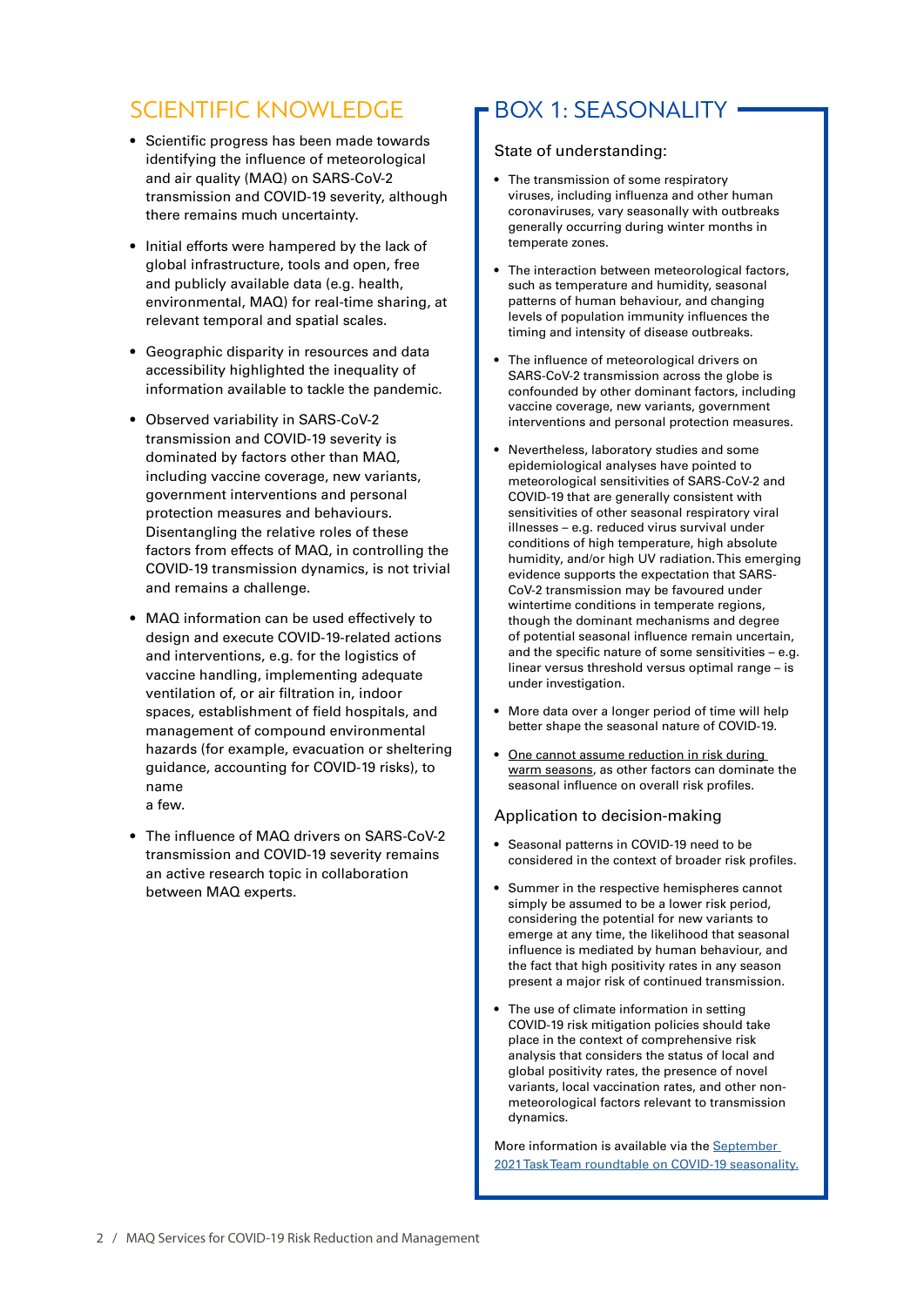## THE ROLE OF NATIONAL METEOROLOGICAL AND HYDROLOGICAL SERVICES

NMHSs can provide useful information in a number of ways to support the health sector during a pandemic, or localized outbreaks and public health emergencies with recognizes MAQ associations.

#### Forecasts and Models

When impacts of MAQ on SARS-CoV-2 transmission are better understood, NMHSs may be able to provide meteorological/climate/ air quality data and forecasts of potential relevance to COVID-19 risk management, including integration into SARS-CoV-2 transmission models. Data and forecasts should be of a quality and accessibility that complies with the [WMO Data Policy.](https://public.wmo.int/en/our-mandate/what-we-do/observations/Unified-WMO-Data-Policy-Resolution) WMO designated **[Global Production Centres](https://community.wmo.int/global-producing-centres-long-range-forecasts) and Regional Climate** [Centres](https://public.wmo.int/en/our-mandate/climate/regional-climate-centres) are well positioned to support more effective ways of working given their role in supporting applications via the climate services information systems.

#### Data

Accurate, timely, open data coupled to robust analysis, such as impacts of MAQ on disease transmission, should be freely available for public health research and applications especially during global or national crises. Quality Assurance/Quality Control to ensure accuracy and legitimacy of forecast products, data and other information, levels of certainty is important.

### Co-Production with Health Sector and Policy-Makers

As evidence of impacts of MAQ on SARS-CoV-2 transmission emerges, NMHS should collaborate with health experts/institutions in the co-production of COVID-19 related risk assessments and forecasts that consider MAQ information. NMHSs can contribute expertise, through data sharing and enabling tools, and with infrastructure (Computational resources, etc.). Public health sector and policymakers should be involved throughout, from conception through implementation. Failing to do so risks developing tools, services and systems that are unusable by intended end users, unfit for their intended purpose, or, in some cases, misleading from the perspective of health relevance. Operational, scientific and policy aspects must be consistent and complement each other. Operational, scientific and policy aspects must be consistent and complement each other.

### Issuing Authority

COVID-19 risk assessments, forecasts or related products that consider MAQ information should be issued by, or jointly with, the health authorities. In addition to MAQ, they should be developed considering the role of all the other relevant social, environmental, behavioural factors and public health interventions that determine virus transmission.

#### Science Based

New services and products that incorporate MAQ considerations for COVID-19 risk management should be based on wellestablished science. It is important to verify that specific studies being considered comply with relevant guidelines of data quality, analysis scale, consideration of confounders, and interpretability (e.g. those described in the First Report of the [WMO COVID-19 Task Team: Review](https://library.wmo.int/index.php?lvl=notice_display&id=21857#.YGHj3EgzZR7)  [on Meteorological and Air Quality Factors](https://library.wmo.int/index.php?lvl=notice_display&id=21857#.YGHj3EgzZR7)  [Affecting the COVID-19 Pandemic](https://library.wmo.int/index.php?lvl=notice_display&id=21857#.YGHj3EgzZR7) (WMO-No. 1262)) in order to establish their trustworthiness.

#### **Response**

NMHS should engage with health authorities to ensure that the MAQ information is effectively interpreted and used for designing and executing COVID-19-related actions and interventions, e.g. logistics of vaccine handling, hospital preparedness, environmental exposure recommendations.

### Research

Research on the influence of MAQ drivers on SARS-CoV-2 transmission and COVID-19 severity remains an active endeavour and should be promoted and pursued. Collaboration between MAQ experts, including NMHS and health experts is necessary for this purpose.

### Continuity of Services

Ensure that tailored services which may be developed for a specific purpose are adequately documented, remain valid, updated and continue to be user-relevant over time.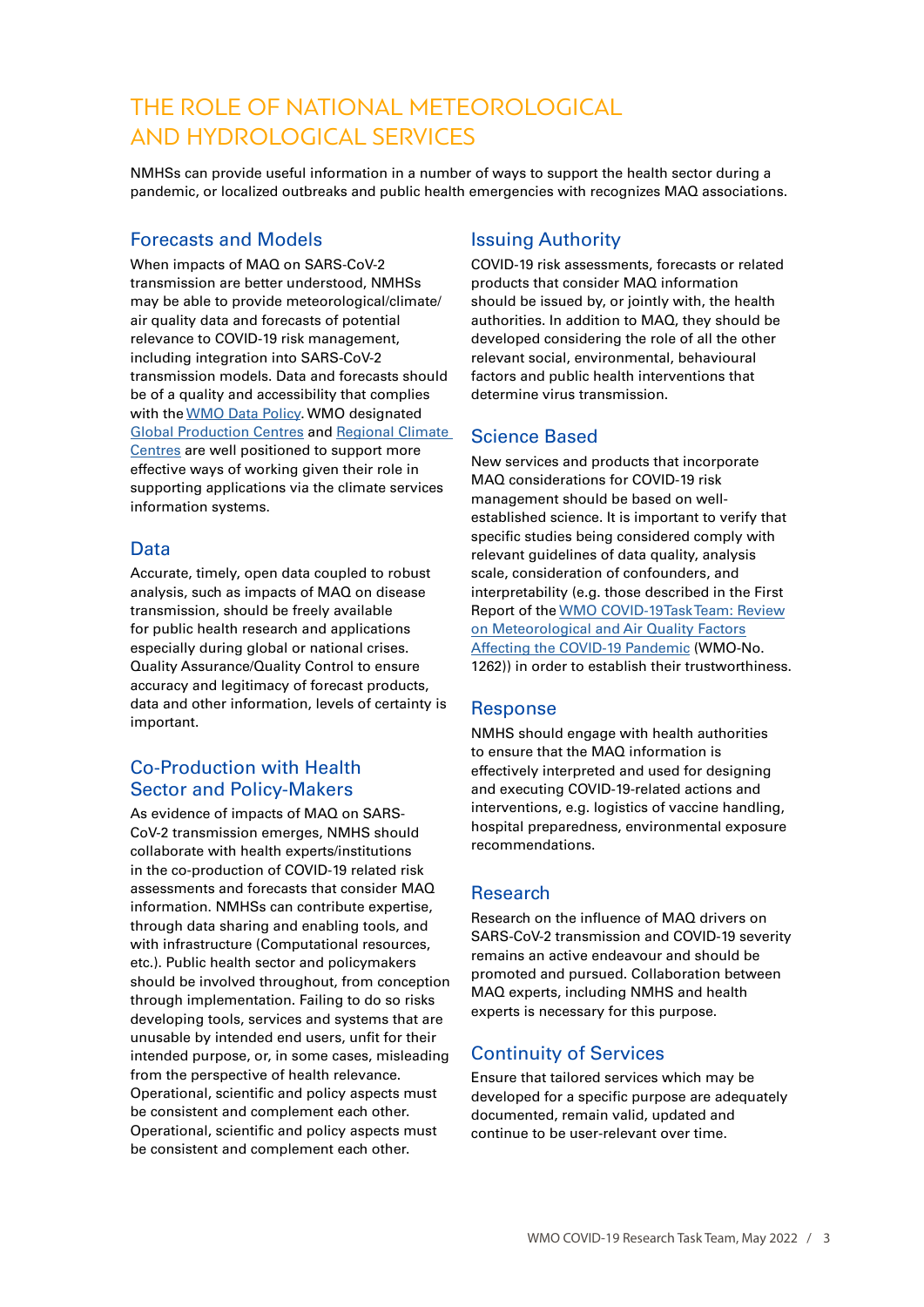## COMMUNICATION AND ENGAGEMENT

- Communication of MAQ-informed findings on COVID-19 should be done by the domain experts or recognized authorities in meteorology and public health, preferably jointly between the different experts and/or authorities, and ensuring the reinforcement of each other's messages when done separately.
- Clear communication of uncertainty in MAQ analysis and their association with COVID-19 risk is essential.
- Plain communication, avoiding unnecessary jargon, is required regardless of format (e.g. written, verbal and/or visual).
- Timeliness should be balanced with reliability, ensuring transparency.
- Working across disciplines and agencies is essential to ensure inclusivity and accessibility to all.
- Since the beginning of the pandemic, there has been demand for decision-relevant information from many interest groups. To satisfy this demand and to advance the development of MAQ-informed COVID-19 risk analysis, experimental forecast products and prototypes have been developed and sometimes disseminated. Extreme caution is recommended in the presentation of these products. An experimental and uncertain forecast may be worth sharing with expert partners, but wider distribution of unverified forecasts risks misinforming the public and undermining confidence in scientific approaches to COVID-19 risk assessment.
- Ensure adequate space exists for two-way engagement and communication between users and producers. This will allow for constructive and honest feedback from users and enhance the quality of the developed service.

### BOX 2: AIR QUALITY

#### State of understanding:

- The correlation between long-term air pollution exposure and a range of health impairments makes it difficult to control for confounders when studying the influence of elevated air pollution on SARS-CoV-2 transmission or COVID-19 severity.
- Nevertheless, a number of epidemiological studies have suggested that long-term exposure to air pollutants, including particulate matter (PM), ozone (O3), and nitrogen dioxide (NO2), is associated with more severe COVID-19 symptoms and higher likelihood of death. Evidence regarding the influence of short-term air pollution exposure to COVID-19 risk is still emerging.
- There is also some experimental evidence that exposure to PM may increase risk of severe COVID-19 symptoms. The public health importance of the effects identified in these experiments is still to be determined.
- Some studies suggest that air pollution may enhance the spread of COVID-19, though evidence of the epidemiological significance of this effect is uncertain. The mechanisms of this influence are still being investigated – direct influence on virus survival and transport is plausible, but short-term and long-term impacts of air pollution on host physiology may also play a role.

#### Application to decision-making

- Communities and workers should be aware of their exposure to air pollution. In the case of outdoor air pollutants, meteorological services can work to communicate patterns of air pollution at the highest spatial and temporal resolution possible, to make the data meaningful to those burdened by high pollution conditions.
- Understanding of how acute air pollution exposures influence COVID-19 transmission and severity is not fully clear. Nevertheless, given the known influence of acute exposure on respiratory and cardiovascular conditions, it would be valuable for NMHSs to enhance production and communication of high-resolution air pollution monitoring and forecast products. COVID-19 risk serves as one of many motivations for getting this information to vulnerable individuals and communities.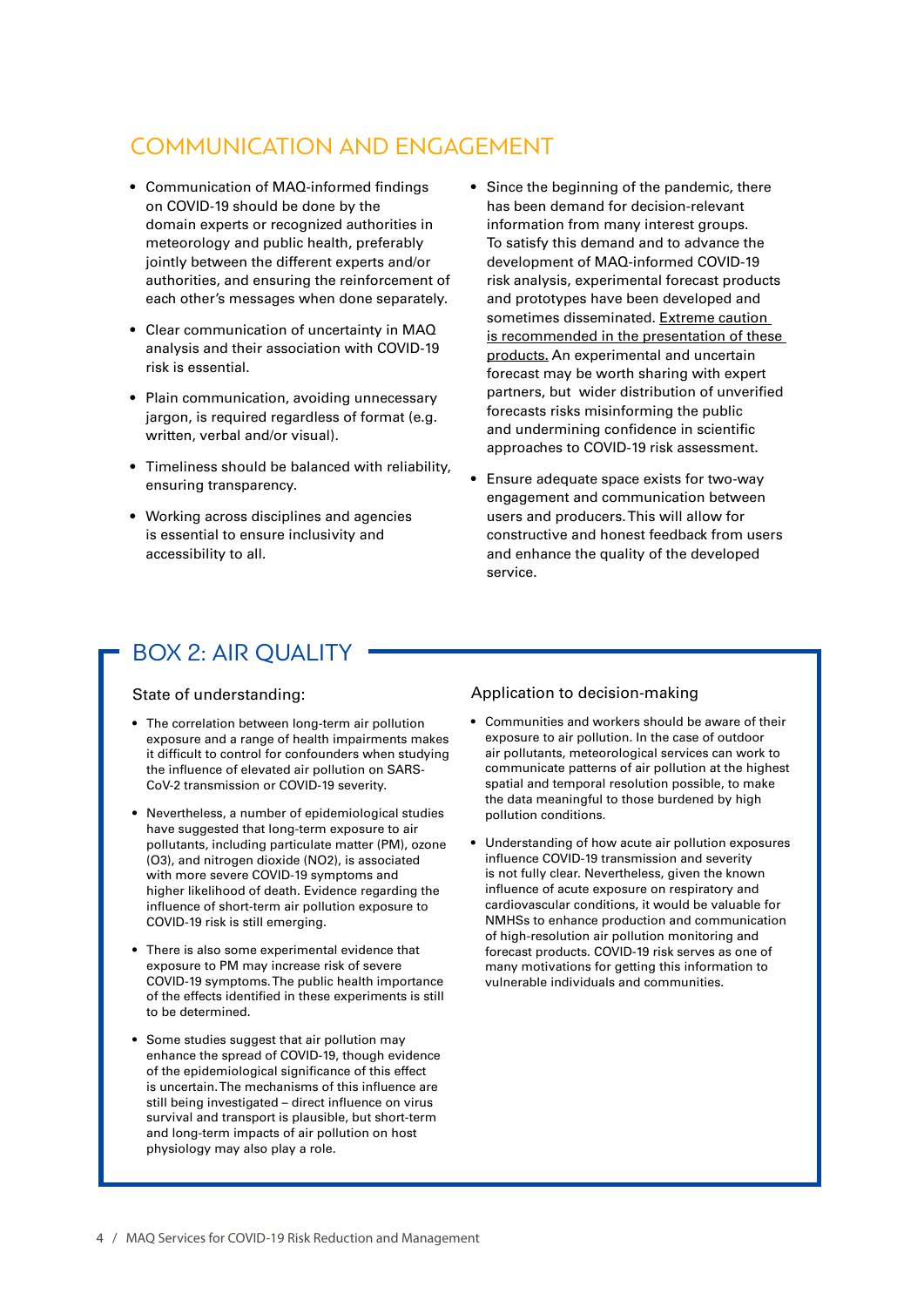### THE PATH FORWARD

- The global response to the pandemic has been underpinned by an unprecedented and unrestricted access to data sets previously unavailable on a routine basis. Such access must continue to ensure that current and future interventions and cross-cutting services can depend on these vital data to help address challenges.
- The scramble for data and information exchange at the outset of the pandemic emphasizes the need to establish long-term collaboration between the climate services and public health communities, including academics, practitioners, policymakers and funders, within the principles of co-design and co-production.
- Effective and rapid collaboration in the face of an emerging pandemic also depends on clear institutional arrangements and governance. These ensure that the corresponding roles and ownership are clear when it comes to the collection and curation of data, generation of authorized information products, and communication with decision-makers and the public. Pre-designated focal points and Memorandums of Understanding with health authorities can facilitate the readiness of NMHSs to support public health research and responses in times of emergencies.
- Clear documentation and regular updating of datasets, methods, and frameworks for risk assessment and communication are critical to pandemic readiness. The co-development of integrated climate and disease surveillance systems or observatories can preposition NMHSs to support public health research and responses in times of emergencies.
- As in any assessment and prediction problem, MAQ-informed evaluation of COVID-19 or other emerging infectious diseases represents a balance of timeliness versus certainty. The fact that caution is essential when communicating research findings with the public should not paralyse climate service providers from working with public health experts to generate the best possible information even as understanding of risk factors evolves. Managing expectations and responsibly applying emerging understanding to decision-relevant risk assessment and forecast is a fundamental challenge for the climate services community, and the experience of COVID-19 highlights the need to build on past experience and to address this challenge in appropriate context as new threats emerge.

## BOX 3: COMPOUND HAZARDS

- The COVID-19 pandemic has been associated with multiple major compound hazard events, in which pandemic risks were overlain by one or more climate hazards to produce risk conditions that are elevated relative to either risk factor alone. Examples include cyclones and hurricanes that necessitated large-scale evacuations, floods that displaced people into temporary housing, and extreme heat events that forced some to find shared climate-controlled environments.
- Meteorological services have a leading role to play in preparedness for and response to such compound hazard events. Traditional meteorological forecast services are critical for understanding and communicating risk related to the climate hazard, and effective integration of these traditional services with health risk information can inform management of interacting climate and COVID-19 risks.
- Anticipatory action is a powerful tool for reducing the impacts of compound hazards, and meteorological services can provide the evidence basis and communication required for those actions.
- Meteorological service contributions to pandemicrelated compound hazards can be enhanced through investments to integrate disparate datasets on health, infrastructure, social vulnerabilities and climate, so that planning and response activities can most effectively reach those in greatest need of help.

More information is available via the June 2021 Task [Team roundtable on compound hazards and COVID-19](https://community.wmo.int/activity-areas/health/Task-Team/activities) and an associated meeting report published about the event First Report of the [WMO COVID-19 Task Team:](https://library.wmo.int/index.php?lvl=notice_display&id=21857#.YGHj3EgzZR7)  [Review on Meteorological and Air Quality Factors](https://library.wmo.int/index.php?lvl=notice_display&id=21857#.YGHj3EgzZR7)  [Affecting the COVID-19 Pandemic](https://library.wmo.int/index.php?lvl=notice_display&id=21857#.YGHj3EgzZR7) (WMO-No. 1262).